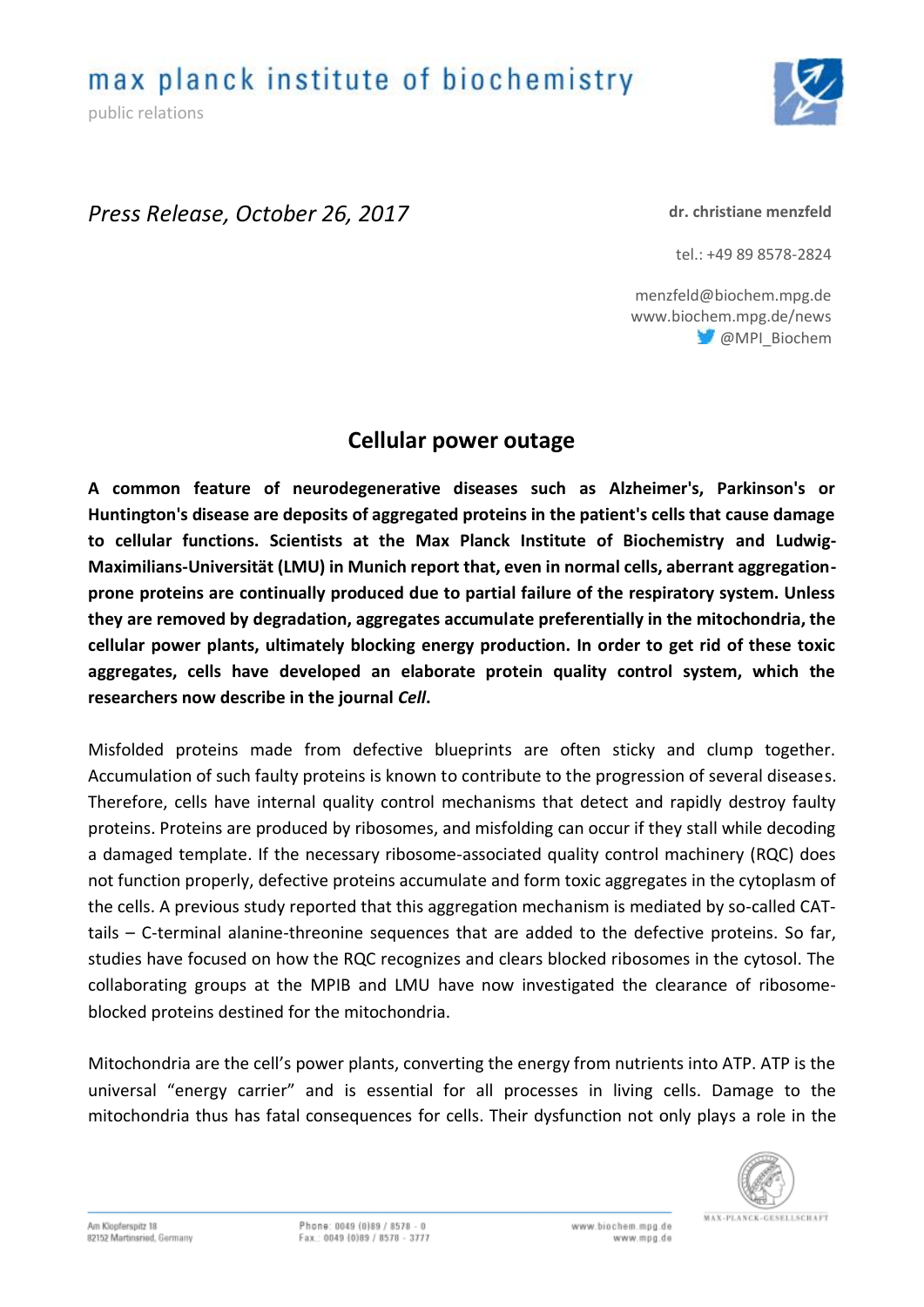# max planck institute of biochemistry



development of metabolic diseases such as diabetes, but also in neurodegenerative diseases such as Alzheimer's, Parkinson's or Huntington's disease. "This is why the mitochondria are also referred to as the 'Achilles' heel' of the cell," says Walter Neupert from the Department of Cell Biology at the LMU Biomedical Center. Neupert and his team have been studying mitochondria for a long time. They discovered that even normal, unstressed cells continually produce faulty proteins under respiratory conditions. Apparently, a side reaction in the respiratory system in the mitochondria causes them to steadily release reactive oxygen species that can damage DNA, RNA and proteins. To determine how aggregates can arise in mitochondria and cause damage to cells, they cooperated with the team led by F.-Ulrich Hartl at the Max Planck Institute of Biochemistry. Hartl has been investigating protein aggregates, a cellular cause of neurodegenerative diseases, for many years.

#### **Faulty proteins inside mitochondria**

"CAT-tailed proteins have a particularly toxic effect on mitochondrial function. Once CAT-tailed proteins are imported into the mitochondria, they form aggregates that may act as a seed, and ultimately bind proteins free of defects that have vital roles for the cell" explains Toshiaki Izawa, first author of the study, together with Sae-Hun Park. Among the latter are the mitochondrial chaperones and proteases, which – once clumped – can no longer efficiently perform their normal function of repairing the damaged proteins and eliminating faulty proteins. A vicious cycle begins, and eventually such aggregates can damage the molecular power plants and shut down ATP production.

#### **The mitoRQC pathway**

"The elimination by the degradation machinery in the cytoplasm of mitochondrial proteins that have been marked as faulty by the attachment of CAT-tails is tricky. The synthesis of these proteins in the cytosol is tightly coupled to their import into the mitochondria. Therefore, cells have developed another strategy to get rid of faulty mitochondrial proteins and maintain cellular homeostasis", says Park. "We identified the cytosolic protein Vms1 as a key component of a novel pathway termed mitoRQC that protects mitochondria from the toxic effects of such aberrant proteins", explain the authors of the study. Vms1 suppresses these toxic effects by reducing CAT-tailing of ribosomestalled polypeptides, thereby preventing aggregation and directing aberrant polypeptides to intramitochondrial quality control systems. "Our results suggest a way in which mitochondrial toxicity may contribute to neurodegenerative diseases. These findings provide important novel insights into the mechanisms of cellular protein quality control as well as disease progression" Hartl concludes. [SiM]

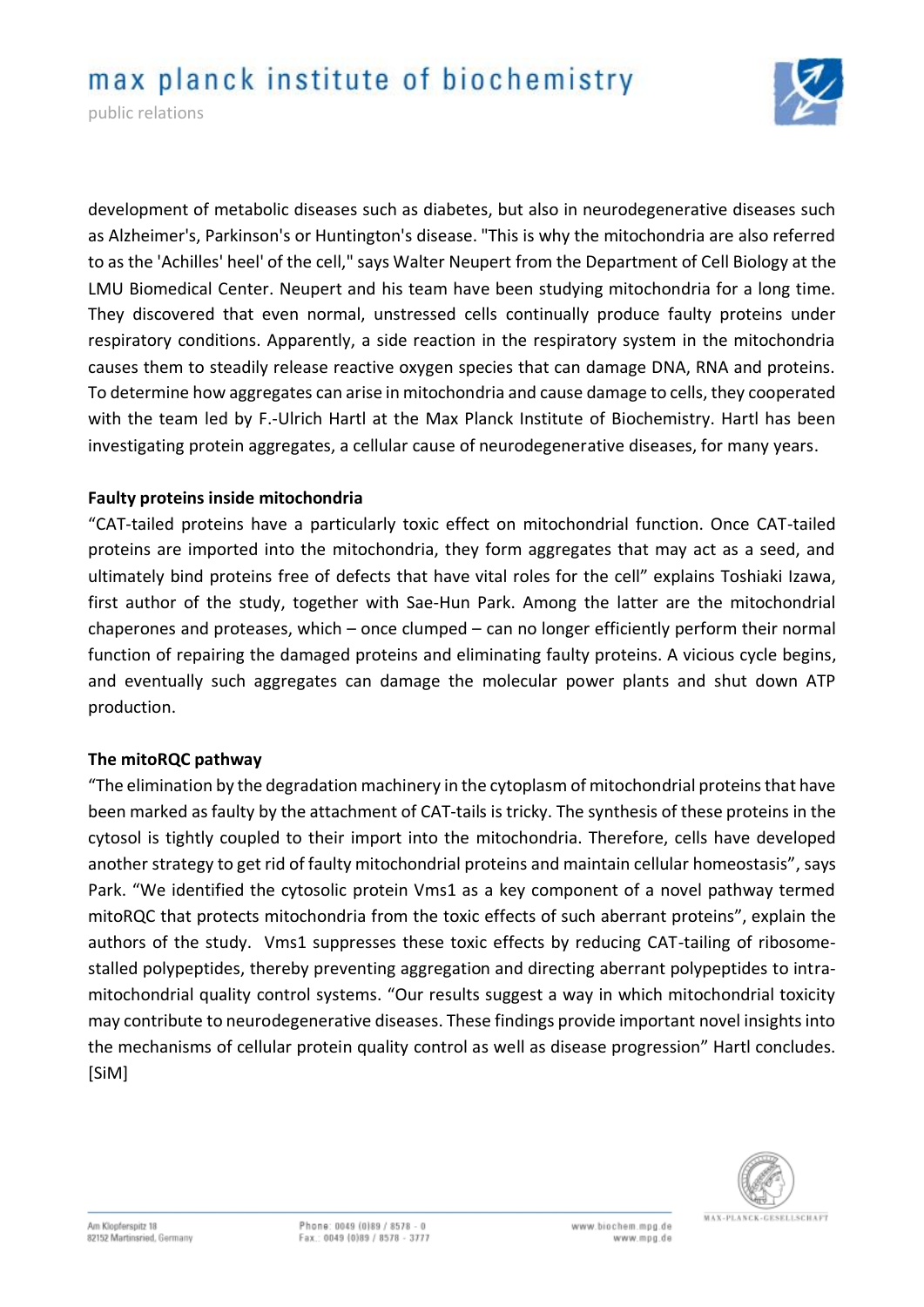# max planck institute of biochemistry

public relations





# **Caption**

Failure of ribosome-associated quality control (RQC) for the clearance of ribosome-blocked proteins destined for the mitochondria leads to accumulation of toxic aggregates and mitochondrial toxicity. Monika Krause © Max Planck Institute of Biochemistry

# **Original publication:**

Izawa, T\*., Park, S.H\*., Zhao, L., Hartl, F.U., and Neupert, W. (2017). Cytosolic protein Vms1 links ribosome quality control to mitochondrial and cellular homeostasis." *Cell*, October 2017. \*These authors contributed equally to this work.

---

# **About F.-Ulrich Hartl**

Ulrich Hartl was born in 1957. He studied Medicine at the University of Heidelberg, where he afterwards gained his PhD. Hartl joined Walter Neupert's research group at LMU as scientific assistant. A fellowship from the German Research Foundation (DFG) enabled him to undertake research at the University of California, Los Angeles. He did research as professor and Howard Hughes Medical Investigator at the Sloan Kettering Institute and at Cornell University in New York,

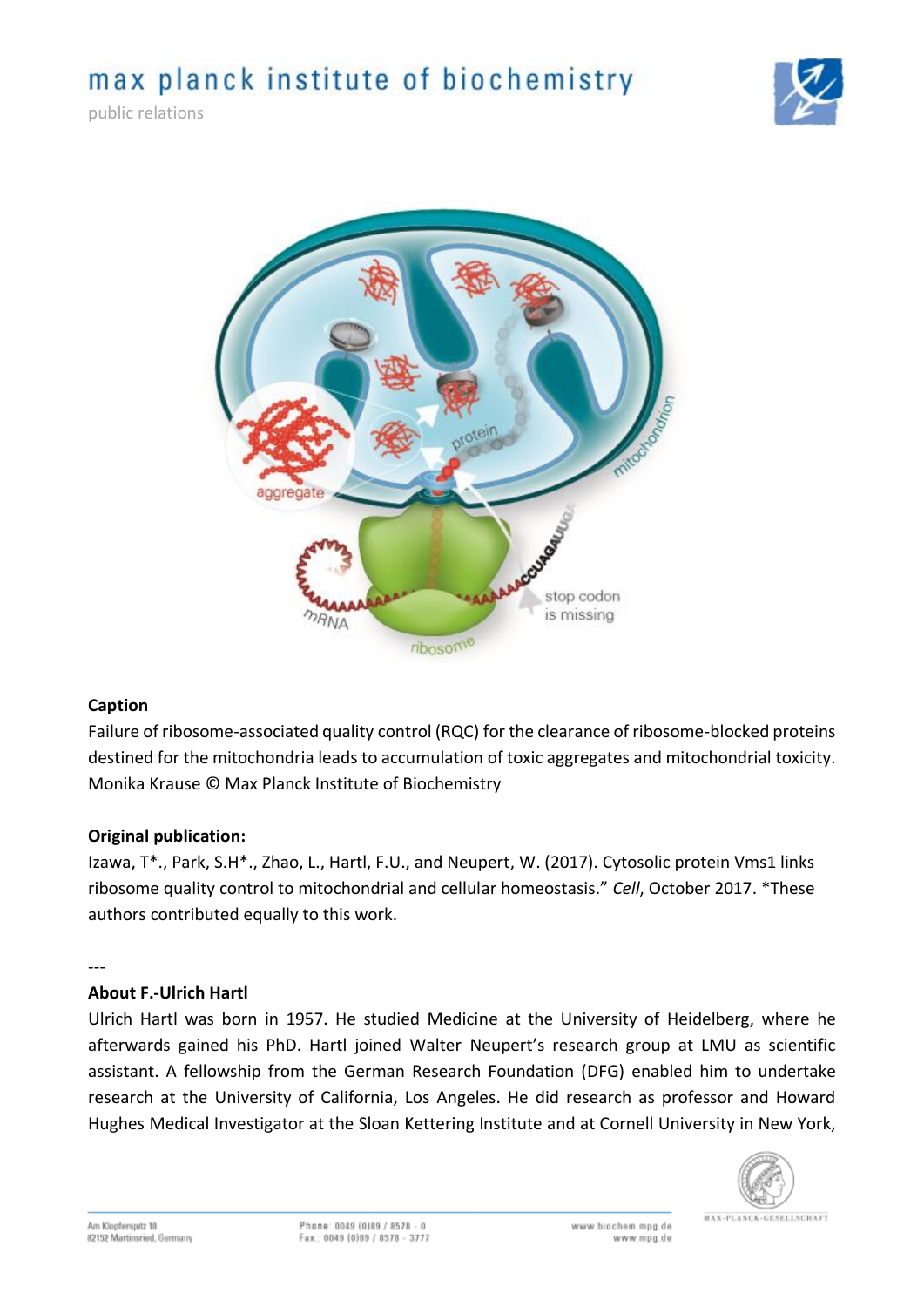public relations



USA. In 1997, the Max Planck Society succeeded in enticing the renowned scientist back to Germany. Since then, he is director and head of the Department of Cellular Biochemistry at the Max Planck Institute of Biochemistry.

### **About Walter Neupert**

Walter Neupert was born in Munich in 1939. He obtained doctoral degrees in Biochemistry and Medicine from LMU in 1968 and 1970, respectively. In 1977 he became a professor in the Institute of Biochemistry at Göttingen University. In 1983 he was appointed to the Chair of Physiological Chemistry in the Adolf Butenandt Institute at LMU, a position which he held until his retirement in 2010. Between 2008 and 2016 Neupert was a Senior Fellow of the Max Planck Society, working in the Max Planck Institute for Biochemistry in Martinsried. Since then, he has continued his research at LMU's Biomedical Center.

# **About the Max Planck Institute of Biochemistry**

The Max Planck Institute of Biochemistry (MPIB) belongs to the Max Planck Society, an independent, non-profit research organization dedicated to top level basic research. As one of the largest Institutes of the Max Planck Society, 850 employees from 45 nations work here in the field of life sciences. In currently eight departments and about 25 research groups, the scientists contribute to the newest findings in the areas of biochemistry, cell biology, structural biology, biophysics and molecular science. The MPIB in Munich-Martinsried is part of the local life-science-campus where two Max Planck Institutes, a Helmholtz Center, the Gene-Center, several bio-medical faculties of two Munich universities and several biotech-companies are located in close proximity. [\(http://biochem.mpg.de\)](http://biochem.mpg.de)/)

#### **About LMU Munich**

As one of Europe's leading research universities, LMU Munich is committed to the highest international standards of excellence in research and teaching. Building on its 500-year-tradition of scholarship, LMU covers a broad spectrum of disciplines, ranging from the humanities and cultural studies through law, economics and social studies to medicine and the sciences. 16 percent of LMU's 50,000 students come from abroad, originating from 130 countries worldwide. The know-how and creativity of LMU's academics form the foundation of the University's outstanding research record. This is also reflected in LMU's designation of as a "university of excellence" in the context of the Excellence Initiative, a nationwide competition to promote top-level university research. [www.en.lmu.de](https://mail.verwaltung.uni-muenchen.de/owa/redir.aspx?C=cyNMkgD3a4YYJkXGdEGF3l2ZePwx2FZ2qdWur7Za5pZucujioRfVCA..&URL=http%3a%2f%2fwww.en.lmu.de)